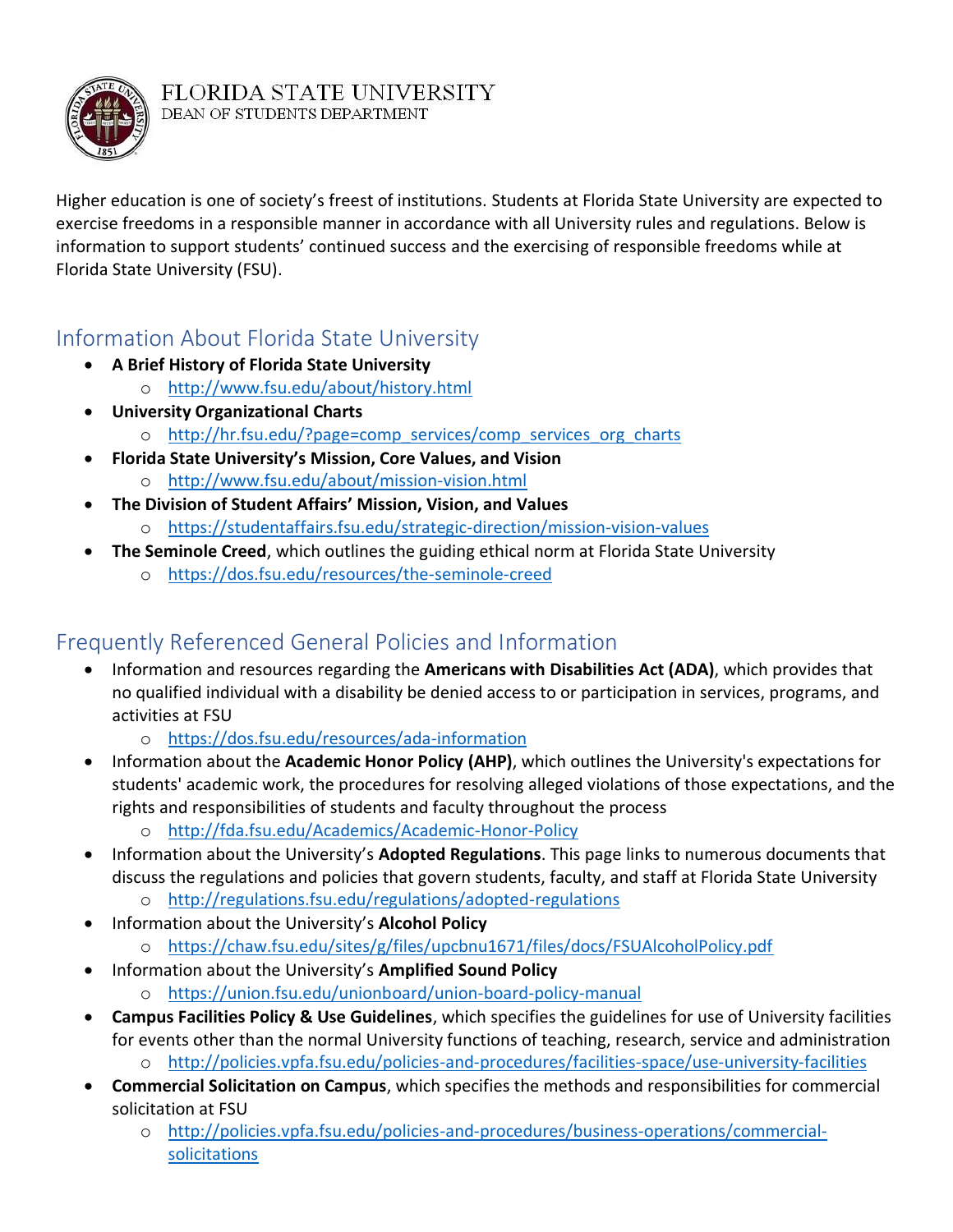

- Information about the **Public Exhibition of Boxing, Martial Arts, or Other Fighting Policy**
	- o [https://dos.fsu.edu/sites/g/files/upcbnu1476/files/pictures/Boxing\\_Martial\\_Arts\\_-](https://dos.fsu.edu/sites/g/files/upcbnu1476/files/pictures/Boxing_Martial_Arts_-Fighting_0910.pdf) [Fighting\\_0910.pdf](https://dos.fsu.edu/sites/g/files/upcbnu1476/files/pictures/Boxing_Martial_Arts_-Fighting_0910.pdf)
- Information regarding **Freedom of Expression Rights and Responsibilities**
	- o [https://posting.fsu.edu/documents/Freedom-of-Expression-Rights-and-Responsibilities-Open-](https://posting.fsu.edu/documents/Freedom-of-Expression-Rights-and-Responsibilities-Open-Platform.pdf)[Platform.pdf](https://posting.fsu.edu/documents/Freedom-of-Expression-Rights-and-Responsibilities-Open-Platform.pdf)
- **General Academic Appeals (Student Grievances)**, which outlines the process by which students who allege that academic regulations and procedures have been improperly applied in specific instances may have their grievances addressed
	- o [http://www.fda.fsu.edu/academic-resources/academic-integrity-and-grievances/general](http://www.fda.fsu.edu/academic-resources/academic-integrity-and-grievances/general-academic-appeals-student-grievances)[academic-appeals-student-grievances](http://www.fda.fsu.edu/academic-resources/academic-integrity-and-grievances/general-academic-appeals-student-grievances)
- Information regarding the **Grade Appeals System, Including the Process and Flowchart**
	- o [http://www.fda.fsu.edu/academic-resources/academic-integrity-and-grievances/grade](http://www.fda.fsu.edu/academic-resources/academic-integrity-and-grievances/grade-appeals-system)[appeals-system](http://www.fda.fsu.edu/academic-resources/academic-integrity-and-grievances/grade-appeals-system)
- **Tips for Student Travel**
	- o <http://union.fsu.edu/sac/eventplanning/tips-for-student-travel>
- **Hazing Policy Resources**
	- o [https://hazing.fsu.edu](https://hazing.fsu.edu/)
- Information regarding the **HIV/AIDS Policy**
	- o [http://registrar.fsu.edu/bulletin/undergraduate/information/university\\_notices](http://registrar.fsu.edu/bulletin/undergraduate/information/university_notices)
- **Medical Amnesty Policy**, which encourages students to make responsible decisions in seeking medical attention in serious or life-threatening situations that result from alcohol and/or other drug use or abuse and in any situation where medical treatment is reasonably believed to be appropriate
	- o <https://dos.fsu.edu/srr/policies/medical-amnesty-policy>
- Information regarding **Reporting Discrimination and Grievances**
	- o <https://dos.fsu.edu/resources>
- **Philosophy on Discipline**
	- o <https://dos.fsu.edu/srr/about-us/mission-philosophy-goals>
- Information about **Posting, Chalking Advertising, and Active Distribution of Materials on FSU Campuses**
	- o [https://posting.fsu.edu/documents/Posting-Chalking-Advertising-and-Active-Distribution-of-](https://posting.fsu.edu/documents/Posting-Chalking-Advertising-and-Active-Distribution-of-Material.pdf)[Material.pdf](https://posting.fsu.edu/documents/Posting-Chalking-Advertising-and-Active-Distribution-of-Material.pdf)
	- **Religious/Holy Day Policy**
		- o <http://www.fda.fsu.edu/academic-resources/academic-policies>
- **Responsible Freedom Statement**
	- o <http://registrar.fsu.edu/bulletin/undergraduate/information/integrity>
- **Sex Discrimination and Sexual Misconduct Policy**
	- o [http://policies.fsu.edu/sites/g/files/upcbnu486/files/policies/president/FSU%20Policy%202-](http://policies.fsu.edu/sites/g/files/upcbnu486/files/policies/president/FSU%20Policy%202-2.pdf) [2.pdf](http://policies.fsu.edu/sites/g/files/upcbnu486/files/policies/president/FSU%20Policy%202-2.pdf)
- **Smoking/Breathe Easy Statement**, which discusses the prohibition of the use of all tobacco products and simulated tobacco products on property owned or managed by FSU within the State of Florida
	- o <http://policies.vpfa.fsu.edu/policies-and-procedures/facilities-space/university-smoking-policy>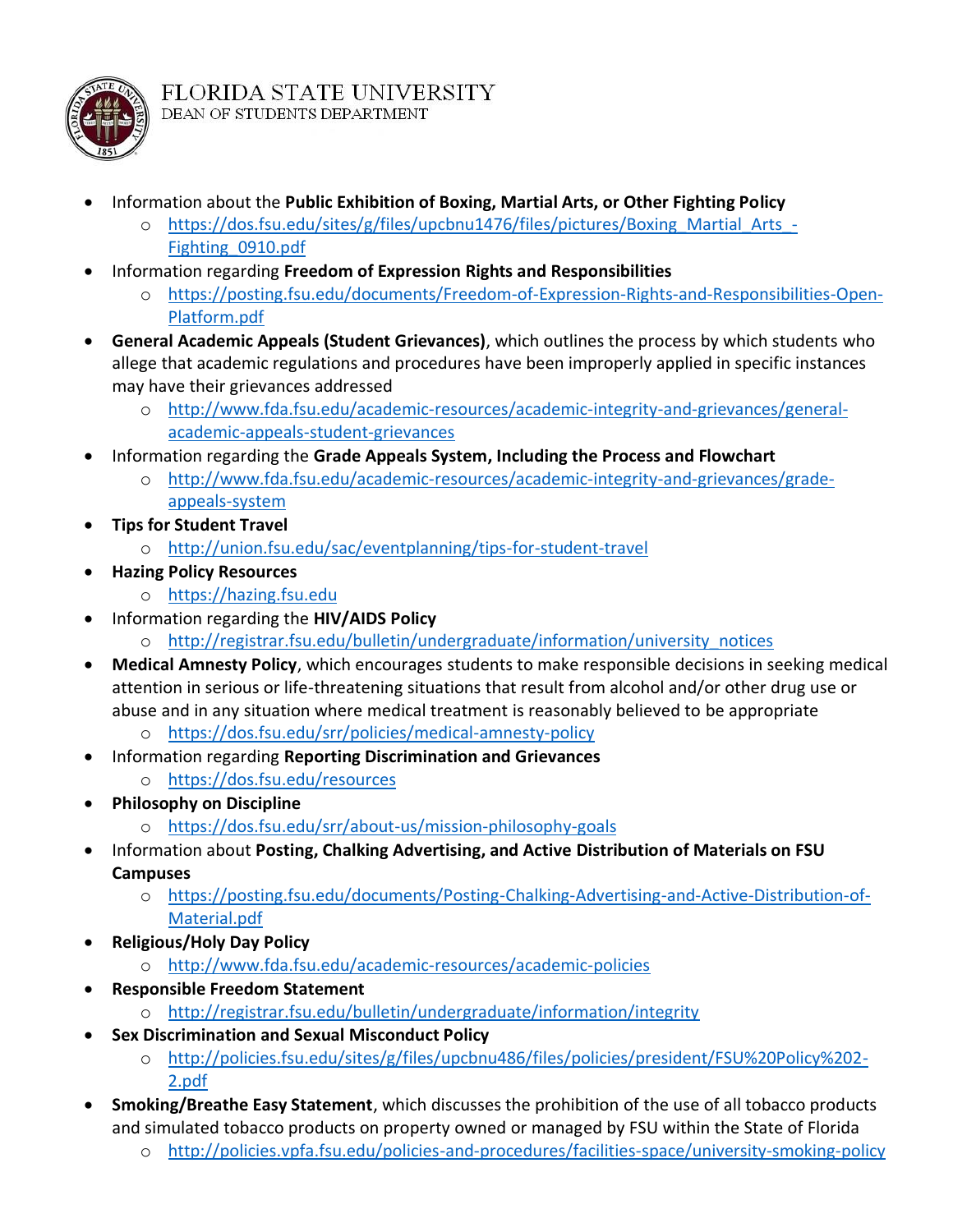

- **Student Conduct Code and Student Organization Conduct Code**
	- o <https://dos.fsu.edu/srr/conduct-codes/student-conduct-codes>
- **Student Intellectual Property Policy**, which provides administrative guidance on the ownership of the intellectual property created by FSU students
	- o <https://www.research.fsu.edu/research-offices/oc/fsu-inventors/student-intellectual-property>
- **Title IX Statement**
	- o <http://knowmore.fsu.edu/title-ix/title-ix-signed-statement>
- **Undergraduate Advising Policy**
	- o [http://registrar.fsu.edu/bulletin/undergraduate/information/academic\\_advising](http://registrar.fsu.edu/bulletin/undergraduate/information/academic_advising)
- **Uphold the Garnet and Gold**, which discusses the expectations of each member of the FSU community to embrace the values of civility and ethical conduct and share in the responsibility to promote the dignity and worth of each person
	- o [http://uphold.fsu.edu](http://uphold.fsu.edu/)
- **Victim's Rights and Victim Advocate Program**
	- o <https://dos.fsu.edu/vap/victim-resources>

#### Oglesby Student Union Policies

- **RSO Handbook**
	- o [https://union.fsu.edu/sites/g/files/upcbnu1456/files/Documents/RSO\\_Manual\\_2018.pdf](https://union.fsu.edu/sites/g/files/upcbnu1456/files/Documents/RSO_Manual_2018.pdf)
- **Union Board Policy Manual**
	- o <https://union.fsu.edu/unionboard/union-board-policy-manual>

#### University Housing Policies

- **Guide to Residence Living Policies, Procedures and Information** o [https://housing.fsu.edu/\\_documents/Guide-to-Residence-Living.pdf](https://housing.fsu.edu/_documents/Guide-to-Residence-Living.pdf)
- **Seminole Safety Guide**
	- o [https://housing.fsu.edu/\\_documents/Orientation-to-Campus-Safety.pdf](https://housing.fsu.edu/_documents/Orientation-to-Campus-Safety.pdf)

### Office of Fraternity & Sorority Life

- **Fraternity & Sorority Life Information**
	- o [http://ofsl.union.fsu.edu](http://ofsl.union.fsu.edu/)

#### Campus Recreation Policies

- **Campus Recreation Programs & Services — General Information**
	- o [http://campusrec.fsu.edu](http://campusrec.fsu.edu/)
- **Seven Principles of Intramural Sports — Rules and Procedures** o <http://campusrec.fsu.edu/sports/im/principles>
- **Sport Club Program Guidebook — Rules and Procedures**
	- o <https://campusrec.fsu.edu/sports/clubs/guidebook/>